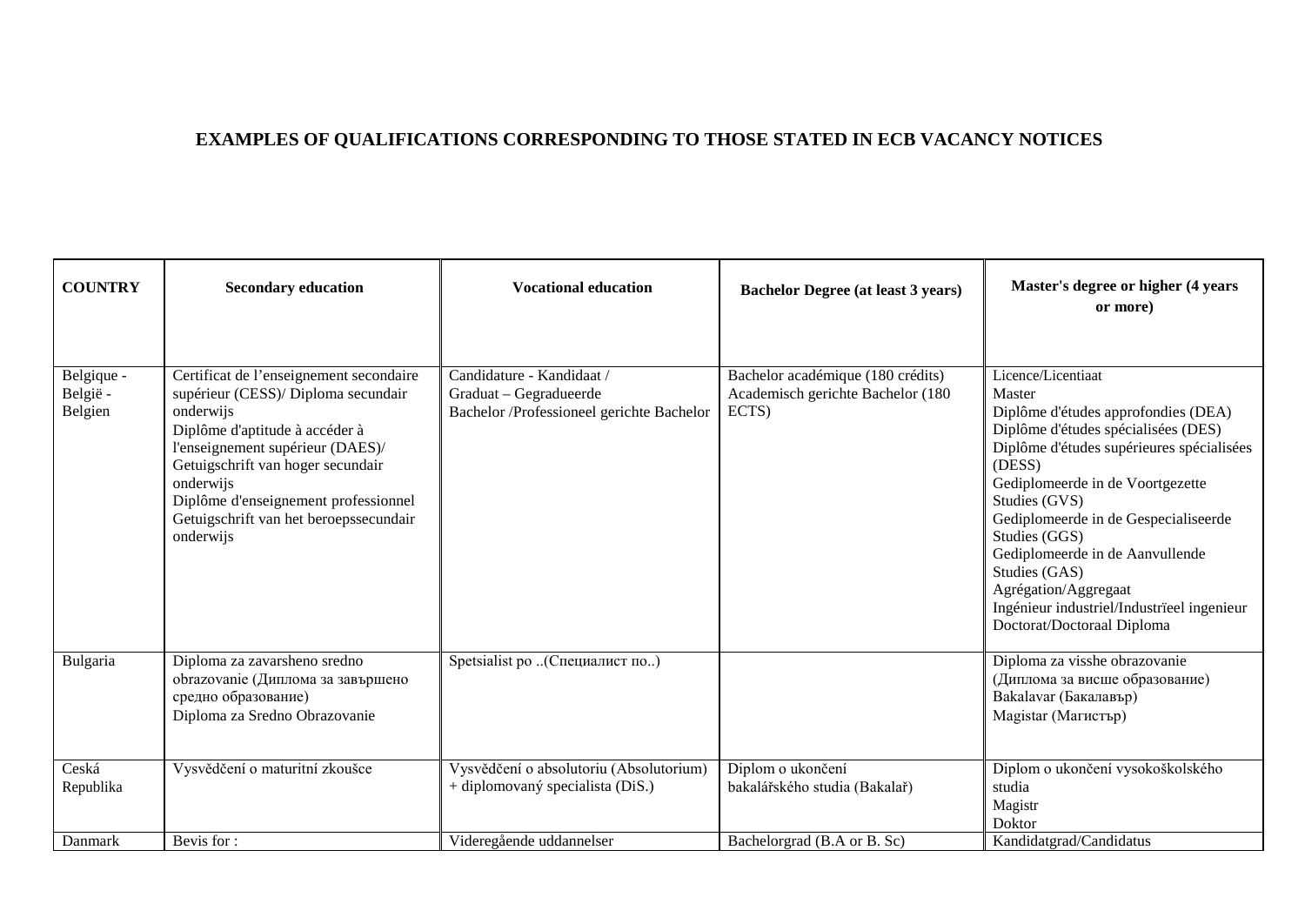|              | Studentereksamen<br>Højere Forberedeiseseksamen (HF)<br>Højere Handelseksamen (HHX)<br>Højere Afgangseksamen (HA)<br>Bac pro: Bevis for Højere Teknisk<br>Eksamen (HTX) | $=$ Bevis for $=$ Eksamensbevis som<br>(erhversakademluddannelse AK)                                                                         | Professionsbachelorgrad<br>Diplomingenior                                        | Master/Magistergrad (Mag.Art)<br>Licenciatgrad<br>PhD grad                                                                                                    |
|--------------|-------------------------------------------------------------------------------------------------------------------------------------------------------------------------|----------------------------------------------------------------------------------------------------------------------------------------------|----------------------------------------------------------------------------------|---------------------------------------------------------------------------------------------------------------------------------------------------------------|
| Deutschland  | Abitur/Zeugnis der allgemeinen<br>Hochschulreife<br>Fachabitur/Zeugnis der<br>Fachhochschulreife                                                                        | Berufsausbildungsgesetz                                                                                                                      | Fachhochschulabschluss<br><b>Bachelor</b>                                        | Hochschulabschluss /<br>Fachhochschulabschluss /<br>Master<br><b>Magister Artium</b><br>Staatsexamen/Diplom<br>Erstes Juristisches Staatsexamen<br>Doktorgrad |
| Eesti        | Gümnaasiumi Lõputunnistus +<br>riigieksamitunnistus<br>Tunnistus põhihariduse baasil<br>kutsekeskhariduse omandamise kohta +<br>riigieksamitunnistus                    | Tunnistus keskhariduse baasil<br>kutsekeskhariduse omandamise kohta                                                                          | Bakalaureusekraad (min 120<br>ainepunkti)<br>Bakalaureusekraad (<160 ainepunkti) | Bakalaureusekraad (160 ainepunkti)/<br>Magistrikraad<br>Doktorikraad (120-160 ainepunkti)                                                                     |
| Eire/Ireland | Leaving certificate Grade D3 in 5<br>subjects<br>Leaving certificate Vocational<br>Programme                                                                            | National Certificate<br><b>Ordinary Bachelor Degree</b><br>National Diploma (ND, Dip.)                                                       | Honours Bachelor Degree<br>(BA, B.Sc, B. Eng)                                    | Honours Bachelor Degree /<br>University degree<br><b>Masters Degree</b><br>Doctorate                                                                          |
| Ελλάδα       | Απολυτήριο Τεχνολογικού<br>Επαγγελματικού Εκπαιδευτηρίου<br>Βεβαίωση για την πρόσβαση στην<br>Τριτοβάθμια Εκπαίδευση                                                    | Δίπλωμα επαγγελματικής κατάρτισης<br>(I.E.K.)                                                                                                |                                                                                  | Πτυχιο (Α.Ε.Ι. πανεπιστημίου,<br>πολυτεχνείου, Τ.Ε.Ι. υποχρεωτικής<br>τετραετούς φοίτησης)<br>Μεταπτυχιακό Δίπλωμα Ειδίκευσης<br>Διδακτορικό Δίπλωμα          |
| España       | Bachillerato + Curso de Orientación<br>Universitaria (COU)<br>Bachillerato<br><b>BUP</b><br>Diploma de Técnico especialista                                             | F.P. grado superior (Técnico superior)                                                                                                       | Diplomado/<br>Ingeniero técnico                                                  | Licenciatura<br>Magister<br>Ingeniero<br>Titulo de Doctor                                                                                                     |
| France       | Baccalauréat<br>Diplôme d'accès aux études universitaires<br>(DAEU)<br>Brevet de Technicien                                                                             | Diplôme d'études universitaires générales<br>(DEUG)<br>Brevet de technicien supérieur (BTS)<br>Diplôme universitaire de technologie<br>(DUT) | Licence                                                                          | Maîtrise<br>MST, MSG, DEST, DRT, DESS, DEA<br>Master 1, Master 2 Professionnel,<br>Master 2 Recherche<br>Diplôme des grandes écoles                           |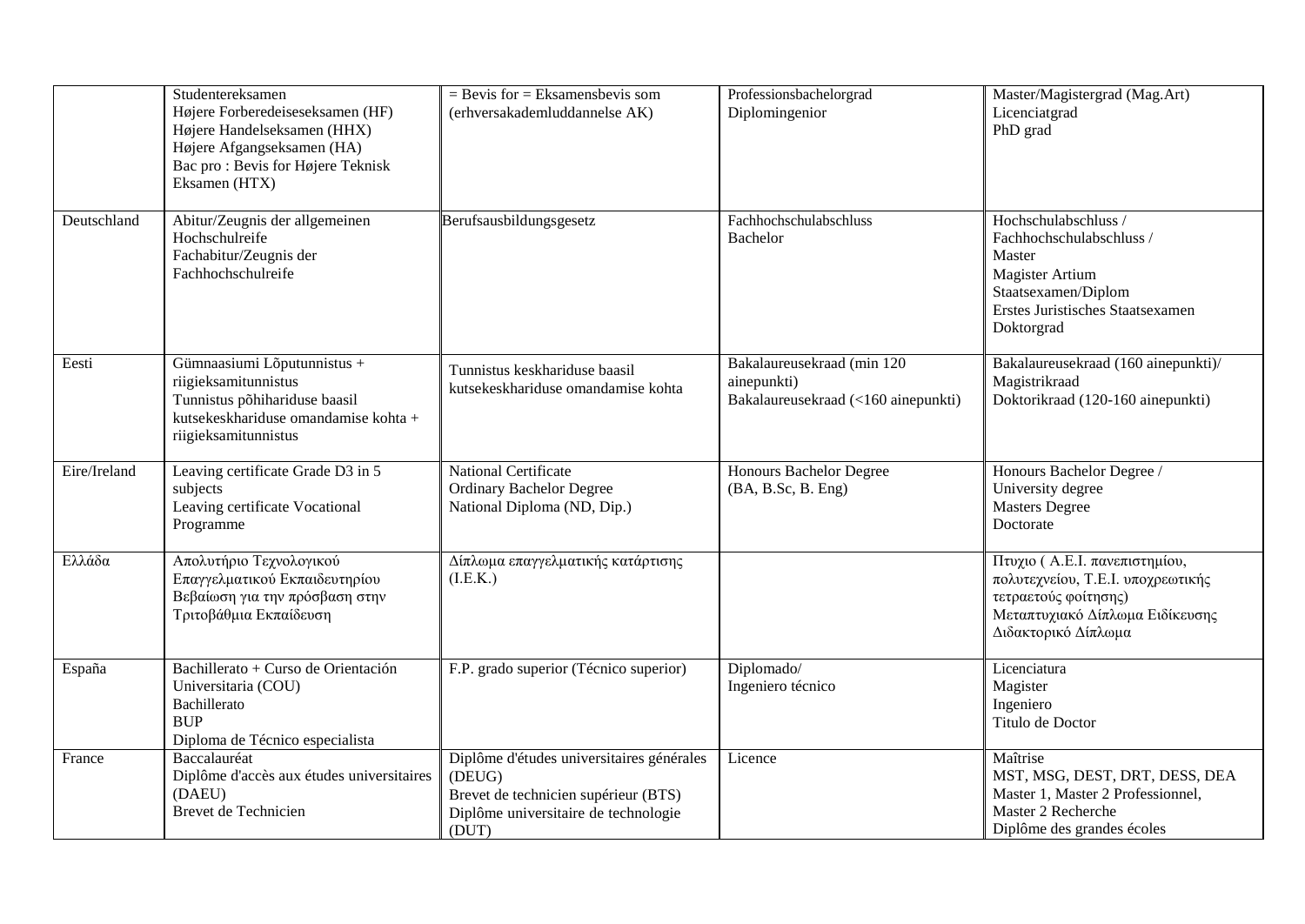|              |                                                                                                                                                                                        | Diplôme d'études universitaires<br>scientifiques et techniques (DEUST)                                                                                                        |                                                                   | Diplôme d'ingénieur<br>Doctorat                                                                                                                           |
|--------------|----------------------------------------------------------------------------------------------------------------------------------------------------------------------------------------|-------------------------------------------------------------------------------------------------------------------------------------------------------------------------------|-------------------------------------------------------------------|-----------------------------------------------------------------------------------------------------------------------------------------------------------|
| Italia       | Diploma di maturità (vecchio<br>ordinamento)<br>Perito Ragionere<br>Diploma di superamento dell'esame di<br>Stato conclusivo dei corsi di studio di<br>istruzione secondaria superiore | Diploma universitario (DU)<br>Certificato di Specializzazione Tecnica<br>Superiore/<br>Attestato di competenza (4 semestri)                                                   | Diploma di Laurea - L(breve)                                      | Diploma di Laurea (DL)<br>Laurea specialistica (LS)<br>Master di I livello<br>Dottorato in ricerca (DR)                                                   |
| Κύπρος       | Απολυτήριο ενιαίου λύκειου                                                                                                                                                             | $\Delta$ ίπλωμα = Programmes offered by<br>Public/Private Schools of Higher<br>Education (for the later accreditation is<br>compulsory)<br>Higher Diploma                     |                                                                   | Πανεπιστημιακό Πτυχίο/Bachelor<br>Master<br>Doctorat                                                                                                      |
| Latvija      | Atestats par visparejo videjo izglitibu<br>Diploms par profesionālo vidējo izglītību                                                                                                   | Diploms par pirmā līmeņa profesionālo<br>augstāko izglītbu diploma (diploma for<br>the first level of higher professional<br>education)                                       | Bakalaura diploms (min 120 kredīti)                               | Bakalaura diploms (160 kredīti)/<br>Profesionala Bakalaura Diploms<br>Mağistra diploms<br>Profesionala Mağistra<br><b>Diploms</b><br>Doktora grāds degree |
| Lietuva      | <b>Brandos</b> atestatas<br>Bendruju Mokslu Licejaus Atestatas                                                                                                                         | Aukstojo Mokslo Diplomas (Higher<br><b>Education Diploma)</b>                                                                                                                 | Bakalauras (min 120 kreditų)                                      | Bakalauro diplomas (160 kredity)/<br>Vientisųjų studijų diplomas<br>Magistro diplomas<br>Daktaro diplomas                                                 |
| Luxembourg   | Diplôme de fin d'études secondaires et<br>techniques                                                                                                                                   | $\overline{BTS}$<br>Brevet de maîtrise<br>Brevet de Technicien supérieur<br>Diplôme de premier cycle universitaire<br>(DPCU)<br>Diplôme universitaire de technologie<br>(DUT) | Bachelor<br>Diplôme d'ingénieur technicien                        | Master<br>Diplôme d'ingénieur industriel<br>DESS en droit européen                                                                                        |
| Magyarország | Gimnáziumi érettségi bizonyítvány<br>Szakközépiskolai Érettségi-Képesítő<br>Bizonyítvány                                                                                               | Felsőfokú szakképesítést igazoló<br>bizonyítvány (Higher Vocational<br>Program)                                                                                               | Főiskolai Oklevél<br>Alapfokozat (Bachelor degree 180<br>credits) | Egyetemi Oklevél<br>Alapfokozat (Bachelor degree 240<br>credits)<br>Mesterfokozat (Master degree)<br>(Osztatlan mesterképzés)                             |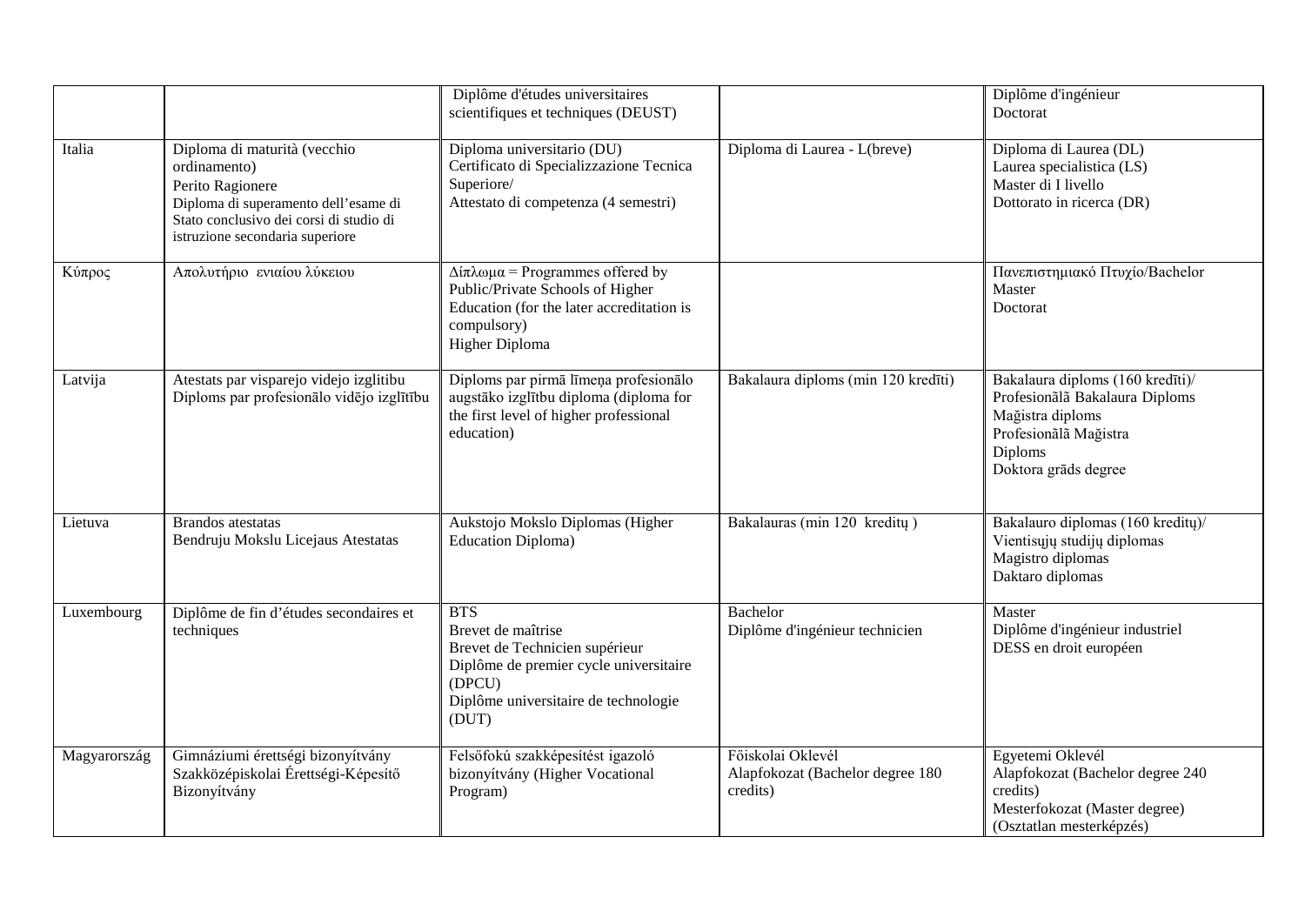|            |                                                                                                                                                                                                                                                                                                                                                                                                                                                             |                                                                                                                                            |                                                                     | Doktori fokozat                                                                                                                                                |
|------------|-------------------------------------------------------------------------------------------------------------------------------------------------------------------------------------------------------------------------------------------------------------------------------------------------------------------------------------------------------------------------------------------------------------------------------------------------------------|--------------------------------------------------------------------------------------------------------------------------------------------|---------------------------------------------------------------------|----------------------------------------------------------------------------------------------------------------------------------------------------------------|
| Malta      | <b>Advanced Matriculation or GCE</b><br>Advanced level in 3 subjects (2 of them<br>grade C or higher)<br>Matriculation certificate (2 subjects at<br>Advanced level and 4 at Intermediate<br>level including systems of knowledge<br>with overall grade from $A-C$ ) + Passes<br>the<br>Secondary<br>Education<br>in<br>Certificate examination at Grade 5<br>2 A Levels (passes from $A-E$ ) + a<br>number of subjects at Ordinary level, or<br>equivalent | MCAST diplomas/certificates<br><b>Higher National Diploma</b>                                                                              | Bachelor's degree                                                   | Bachelor's degree<br>Master of Arts<br>Doctorate                                                                                                               |
| Nederland  | Diploma VWO<br>Diploma staatsexamen (2 diplomas)<br>Diploma staatsexamen voorbereidend<br>wetenschappelijk onderwijs<br>(Diploma staatsexamen VWO)<br>Diploma staatsexamen hoger algemeen<br>voortgezet onderwijs (Diploma<br>staatsexamen HAVO)                                                                                                                                                                                                            | Kandidaatsexamen<br>Associate degree (AD)                                                                                                  | Bachelor (WO)<br>HBO bachelor degree<br>Baccalaureus of "Ingenieur" | HBO/WO Master's degree<br>Doctoraal examen /Doctoraat                                                                                                          |
| Österreich | Matura/Reifeprüfung<br>Reife und Diplomprüfung<br>Berufsreifeprüfung                                                                                                                                                                                                                                                                                                                                                                                        | Kollegdiplom/<br>Akademiediplom                                                                                                            | Fachhochschuldiplom /<br>Bakkalaureus(rea)                          | Universitätsdiplom/<br>Fachhochschuldiplom/<br>Magister (tra)<br>Diplomprüfung, Diplom-Ingenieur<br>Magisterprüfungszeugnis<br>Rigorosenzeugnis<br>Doktortitel |
| Polska     | Swiadectwo Ukonzenia/Dojrzałości<br>Liceum Ogolnoksztalcacego                                                                                                                                                                                                                                                                                                                                                                                               | Dyplom ukończenia kolegium<br>Swiadectwo Ukonczenia Szkoly<br>Policealnej (Certificate of Completion of<br>Education in szkola policealna) | Licencjat/<br>Inżynier                                              | Magister /<br>Magister Inżynier<br>Dyplom Doktora                                                                                                              |
| Portugal   | Diploma de Estudios Secundários<br>12 anos de escolaridade<br>Diploma de Ensiho<br>Secundario/Certificado de Habilitações<br>do Ensiner Secundário                                                                                                                                                                                                                                                                                                          |                                                                                                                                            | Bachárelato 180 créditos                                            | Licenciatura<br>Diploma de Mestrado + carta<br>Magistral<br>Diploma de Doutoramenlo                                                                            |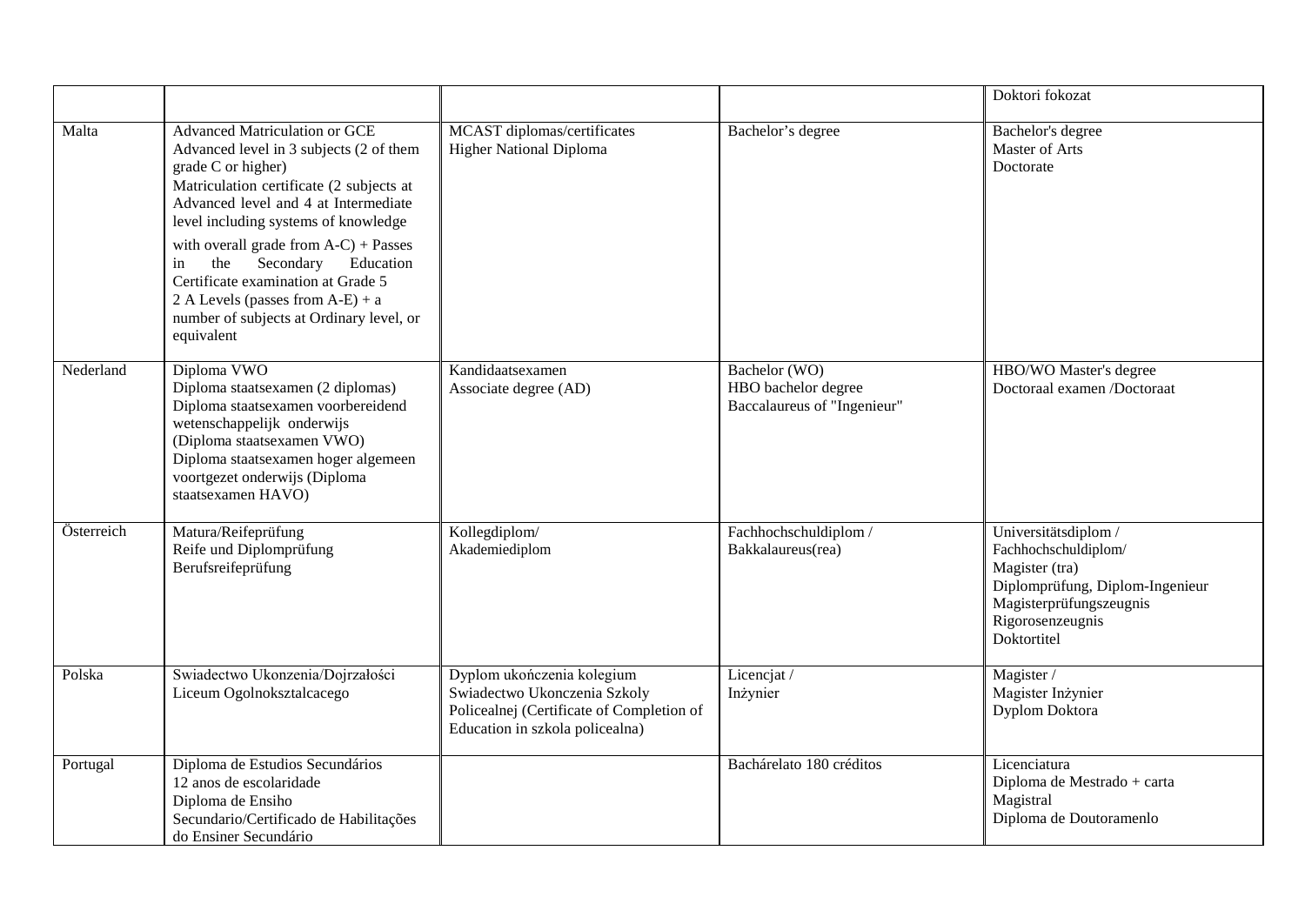| Republika<br>Hrvatska/<br>Croatie | Svjedodžba o državnoj maturi<br>Svjedodžba o zavrsnom ispitu                                                                                                                                                                                                                  | Associate degree<br>Graduate specialist<br>Stručni Pristupnik/Pristupnica<br>(Professional short degree)                           | Baccalaureus/Baccalaurea (Sveučilišni<br>Prvostupnik/Prvostupnica)                                                                          | Baccalaureus/Baccalaurea (Sveučilišni<br>Prvostupnik/Prvostupnica)<br>Stručni Specijalist<br>Master degree (magistar struke) 300<br>credits min<br>magistar inženjer/ magistrica inženjerka<br>(mag. ing).<br>Doktor struke<br>Doktor umjetnosti (doctor of arts)                                                       |
|-----------------------------------|-------------------------------------------------------------------------------------------------------------------------------------------------------------------------------------------------------------------------------------------------------------------------------|------------------------------------------------------------------------------------------------------------------------------------|---------------------------------------------------------------------------------------------------------------------------------------------|-------------------------------------------------------------------------------------------------------------------------------------------------------------------------------------------------------------------------------------------------------------------------------------------------------------------------|
| România                           | Diploma de bacalaureat                                                                                                                                                                                                                                                        | Diplomă de absolvire<br>(Colegiu universitar)<br>învățamânt preuniversitar                                                         | Diplomă de licența                                                                                                                          | Diplomă de Licența<br>Diplomă de Inginer<br>Diplomă de Urbanist<br>Diplomă de Master<br>Certificat de atestare (studii academice<br>postuniversitare)<br>Diplomă de doctor                                                                                                                                              |
| Slovenija                         | Maturitetno spričevalo<br>(Spričevalo o poklicni maturi)<br>(Spričevalo o zaključnem izpitu)                                                                                                                                                                                  | Diploma višje strokovne šole                                                                                                       | Diploma o pridobljeni visoki strokovni<br>izobrazbi                                                                                         | Univerzitetna diploma/<br>Magisterij/Specializacija/Doktorat                                                                                                                                                                                                                                                            |
| Slovensko                         | Vysvedčenie o maturitnej skúške                                                                                                                                                                                                                                               | Absolventský diplom                                                                                                                | Diplom o ukončení Bakalárského<br>štúdia (Bakalár)                                                                                          | Diplom o ukončení vysokoškolského<br>štúdia<br>Bakalár (Bc.)<br>Magister<br>Magister / Inžinier<br>ArtD                                                                                                                                                                                                                 |
| Suomi/Finland                     | Ylioppilastutkinto tai peruskoulu +<br>kolmen vuoden ammatillinen koulutus -<br>Studentexamen eller grundskola + treårig<br>yrkesinriktad utbildning (Betyg över<br>avlagd yrkesexamen på andra stadiet)<br>Todistus yhdistelmäopinnoista (Betyg<br>över kombinationsstudier) | Ammatillinen opistoasteen tutkinto -<br>Yrkesexamen på institutnivå                                                                | Kandidaatin tutkinto -<br>Kandidatexamen/<br>Ammattikorkeakoulututkinto -<br>Yrkeshögskoleexamen (min. 120<br>opintoviikkoa – studieveckor) | Maisterin tutkinto - Magisterexamen /<br>Ammattikorkeakoulututkinto -<br>Yrkeshögskoleexamen (min. 160<br>opintoviikkoa - studieveckor) Tohtorin<br>tutkinto (Doktorsexamen) joko 4 vuotta<br>tai 2 vuotta lisensiaatin tutkinnon jälkeen<br>- antingen 4 år eller 2 år efter<br>licentiatexamen Lisensiaatti/Licentiat |
| Sverige                           | Slutbetyg från gymnasieskolan<br>(3-årig gymnasial utbildning)/intyg om<br>allmän behörighet                                                                                                                                                                                  | Högskoleexamen (80 poäng)/Higher<br><b>Education Diploma or University</b><br>Diploma<br>Eftergymnasial yrkesinriktad utbildning = | Kandidatexamen<br>(Akademisk examen omfattande minst<br>120 poäng varav 60 poäng fördjupade<br>studier i ett ämne + uppsats                 | Magisterexamen (Akademisk examen<br>omfattande minst 160 poäng varav 80<br>poäng fördjupade studier i ett ämme +<br>uppsats motsvarande 20 poäng eller två                                                                                                                                                              |